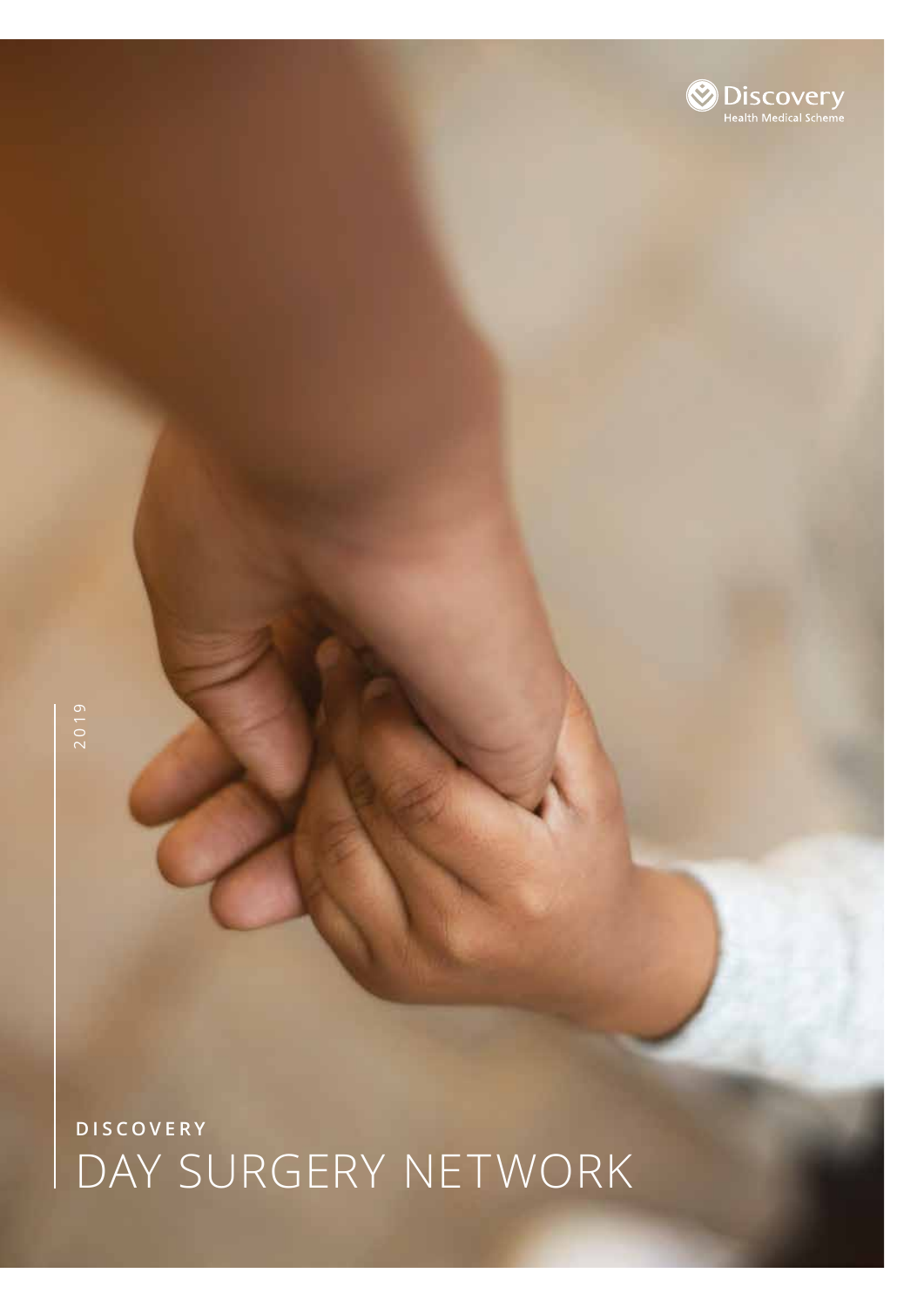# Day Surgery Network 2019

*You have cover for a defined list of procedures in our day surgery network. On all plans, excluding Executive and Comprehensive plans. The Day Surgery Network list can change at any time. Please go to www.discovery.co.za to see the latest list before any planned admissions. A clinical exceptions process applies to all cases with complex presentations and those procedures that may require an extended length of stay. The member will be transferred to an appropriate facility where required.* 

# **Ear, Nose and Throat**

- Tonsillectomy and/or adenoidectomy
- Repair nasal turbinates\* , nasal septum\* , ear fistula
- Simple procedures for nose bleed (extensive cautery)
- Sinus procedures\* (ethmoidectomy, sinusotomy and lavage)
- Scopes (nasal endoscopy\* , laryngoscopy)
- Middle ear procedures (tympanoplasty, mastoidectomy, myringoplasty, stapedectomy, myringotomy and/or grommets)
- Cochlear implant\*

# **Gastrointestinal Procedures**

- Gastrointestinal scopes (oesophagoscopy, gastroscopy, colonoscopy, sigmoidoscopy, proctoscopy, anoscopy\*)
- Anorectal procedures (treatment of haemorrhoids, fissure, fistula)

# **Urological Procedures**

- **Cystoscopy**
- Removal of ureteral stones
- Male genital procedures (circumcision, repair of penis, exploration of testes and scrotum, orchiectomy, epididymectomy, excision hydrocoele, excision varicocoele vasectomy)

# **Orthopaedic Procedures**

- **F** Arthroscopy, arthrotomy (shoulder, elbow, knee, ankle, hand, wrist, foot, temporomandibular joint), arthrodesis (hand, wrist, foot)\*
- **Minor joint arthroplasty (intercarpal,** carpometacarpal and metacarpophalangeal, interphalangeal joint arthroplasty\*)
- Tendon and/or ligament repair, muscle debridement, fascia procedures (tenotomy, tenodesis, tenolysis, repair/reconstruction, capsulotomy, capsulectomy, synovectomy, excision tendon sheath lesion, fasciotomy, fasciectomy) (For KeyCare only funded if not via a scope first). Subject to individual case review
	- Repair bunion or toe deformity\*  $\blacksquare$
	- Treatment of simple closed fractures and/ or dislocations, removal of pins and plates. Subject to individual case review

# **Gynaecological Procedures**

- Cerclage of uterine cervix
- Dilatation and Curettage
- **Endometrial ablation**
- **Hysteroscopy**
- **Sterilisation**
- Laparoscopic gynaecological procedures (aspiration ovarian cyst, myomectomy, salpingectomy, fulguration/ablation/lysis of lesions)

# **Eye Procedures**

- Corneal transplant\*
- Cataract surgery
- Treatment of glaucoma
- Other eye procedures (removal of foreign body, conjunctival surgery (repair laceration, pterygium), glaucoma surgery, probing & repair of tear ducts, vitrectomy, retinal surgery, eyelid surgery, strabismus repair)

# **Ganglionectomy**

# **Simple superficial lymphadenectomy**

# **Approved Breast Procedures**

- $M$ astectomy for gynaecomastia\*
- Lumpectomy\* (fibroadenoma)  $\mathbf{m}$  .

# **Skin Procedures**

- Debridement
- Removal of lesions\* (dependent on site and diameter)
- **Simple repair of superficial wounds**

**Biopsies:** skin\*, subcutaneous tissue, soft tissue, muscle, bone, lymph, eye, mouth, throat, breast, cervix, vulva, prostate, penis, testes

# **Incision and drainage of abscess and/**

**or cyst :** skin\*, subcutaneous tissue, soft tissue, bone, bursa, mouth, tonsil, pilonidal, ovary, Bartholin's gland, vagina

**Removal of foreign body** (subcutaneous tissue, muscle, external auditory canal under general anaesthesia)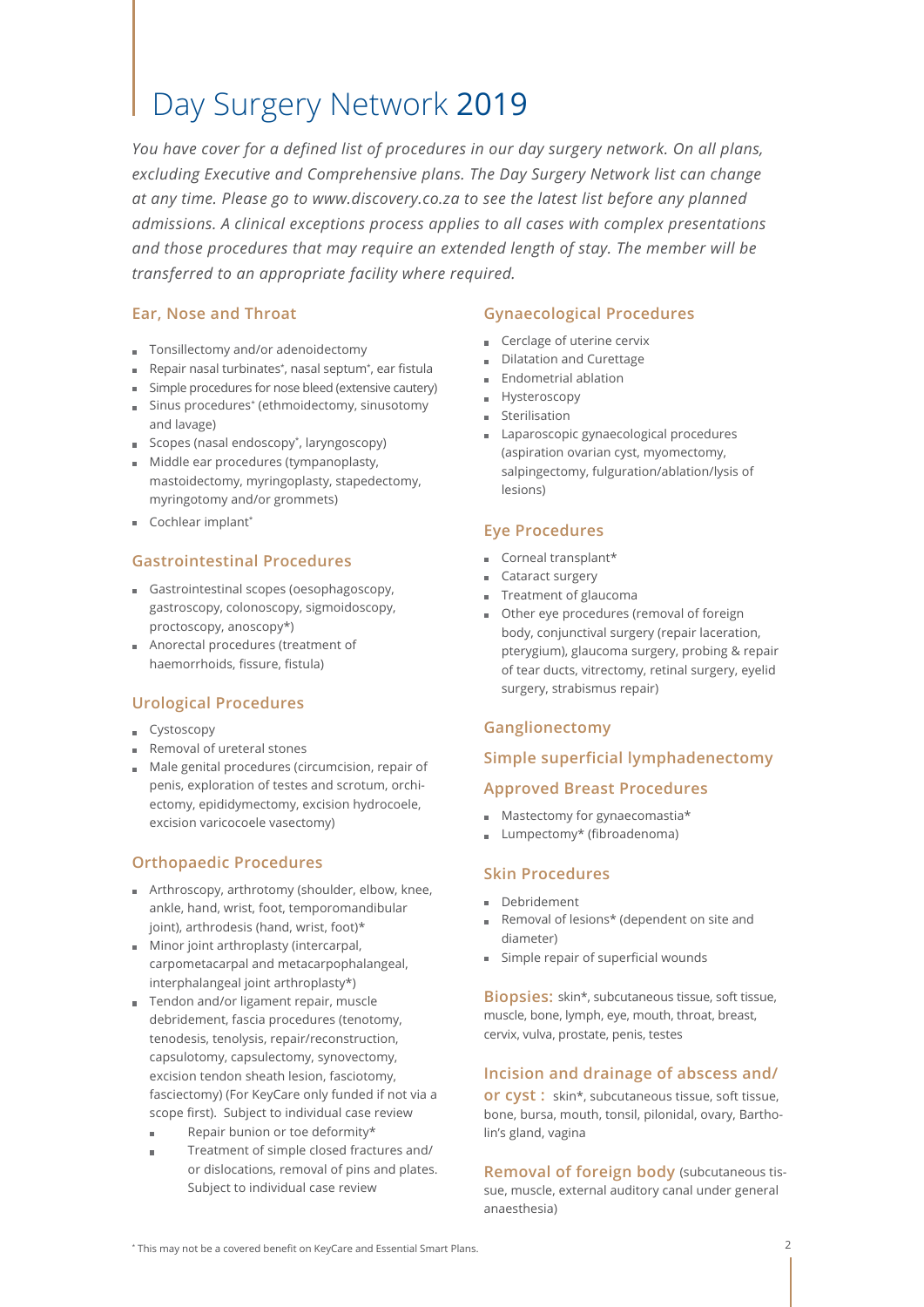*The Day Surgery Network lists can change at any time. Please go to www.discovery.co.za to see the latest list before any planned admissions*

# KeyCare Day Surgery Network 2019

*This list applies to members on KeyCare Core and KeyCare Plus plans. If you do not use one of these hospitals for a planned day surgery admission, you will need to pay these claims.*

#### Eastern Cape

#### **East London**

- **Life Beacon Bay Hospital**
- **Life St James Hospital / Life** Eye Hospital

**Life St Dominic's Hospital** 

#### **Humansdorp**

- **Life Isivivana Private Hospital**
- **Kokstad**
- Kokstad Private Hospital

#### **Mthatha**

**Life St Mary's Private Hospital** 

#### **Port Elizabeth**

- **Medical Forum Theatre**
- **Life Mercantile Hospital**

#### **Queenstown**

**Life Queenstown Private** Hospital

#### **Uitenhage**

Netcare Cuyler Clinic

#### Free State

### **Bethlehem**

- Bethlehem Medical Centre
- **Mediclinic Hoogland**

#### **Bloemfontein**

- Citymed Theatre
- Cure Day Clinics -Bloemfontein
- Horizon Eye Care Center
- Life Rosepark Hospital

**Universitas Private Hospital** 

#### **Mangaung**

Pelonomi Hospital

#### **Sasolburg**

■ Vaalpark Medical Centre

#### **Welkom**

- **Welkom Medical Centre**
- **St Helena Hospital**
- **Mediclinic Welkom**

# Gauteng

#### **Alberton**

- **Optimed**
- The Ear and Eye Hospital

#### **Benoni**

- **Karibu Day Clinic**
- Lakefield Surgical Centre  $\blacksquare$
- The Healthy Eye
- Sunshine Hospital
- **Life The Glynnwood**
- Optiklin Eye Hospital

#### **Boksburg**

- Boksburg Medical & Dental Centre
- Advanced East Rand Day Hospital

#### **Brakpan**

**Life Dalview Hospital** 

#### **Centurion**

- Centurion Eye Hospital
- **Exercise Centurion Day Hospital**

#### **Edenvale**

**Edenvale Day Clinic** 

#### **Florida**

- Constantia Clinic
- **Fauchard Clinic**

#### **Germiston**

- Germiston Medical & Dental Centre
- **Life Roseacres Hospital**

#### **Heidelberg**

**Life Suikerbosrand Hospital** 

#### **Johannesburg**

- Centre of Advanced Medicine
- **Cure Day Clinics Fourways**
- Fordsburg Clinic
- **Lenmed Health Daxina** Private Hospital
- **Twenty Twenty Eye Surgery** Centre
- Visiomed Eye Laser Clinic
- **Johannesburg Eye Hospital**
- **Life Brenthurst Hospital**
- Garden City Clinic
- Rand Clinic

#### **Kempton Park**

- **Birchmed Surgical Clinic**
- Ekurhuleni Surgiklin Day Clinic
- **Mercidoc Day Clinic**
- **zamokuhle Private Hospital**

#### **Krugersdorp**

Protea Clinic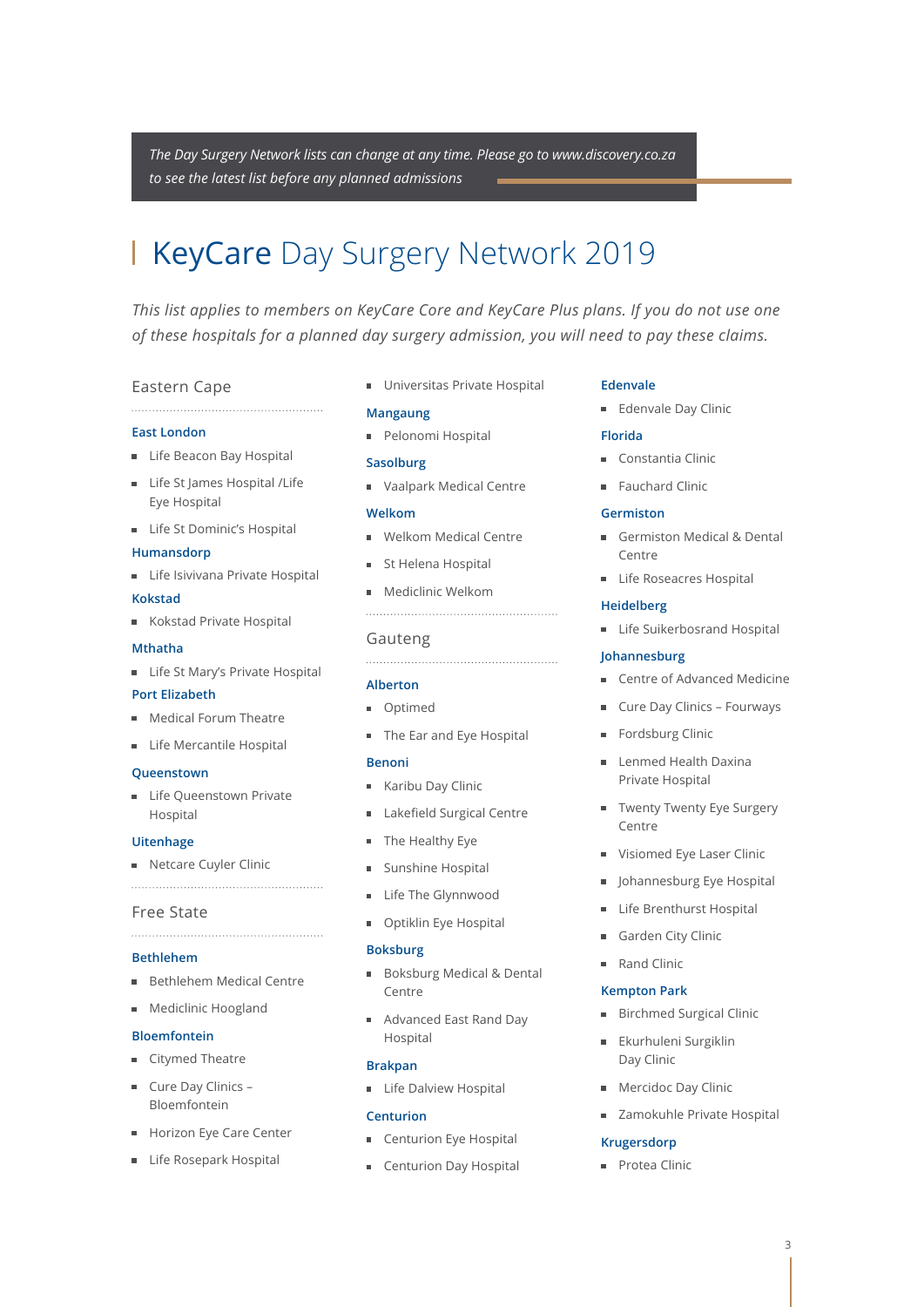#### **Midrand**

**Life Carstenhof Hospital** 

#### **Pretoria**

- Advanced Groenkloof Day Hospital
- Bougainville Private Hospital
- Botshilu Private Hospital  $\blacksquare$
- Cure Day Clinics Erasmuskloof
- **Cure Day Clinics Midstream**
- Constantia Park Medical and Dental Centre
- Intercare Day Hospital Hazeldean
- Intercare Day Hospital Irene
- Kilnerpark Narko Clinic
- Jakaranda Hospital
- **Life Brooklyn Day Hospital**
- Life Eugene Marais Hospital
- Life Pretoria North Day Clinic
- Louis Pasteur Hospital
- Medkin Clinic
- Mediclinic Legae
- Mediclinic Muelmed
- Mediclinic Medforum
- Optimed Eye and Laser Clinic
- Pretoria Eye Institute
- Silverton Medical & Dental Centre
- **Waterkloof Surgical Centre**

#### **Radiokop**

**Life Wilgeheuwel Day Clinic** 

#### **Randburg**

**The Berg Day Theatre** 

#### **Randfontein**

- **Lenmed Health Randfontein** Private Hospital
- Life Robinson Private Hospital

#### **Roodepoort**

**Mayo Clinic** 

#### **Soweto**

Advanced Soweto Eye Hospital

**Dr SK Matseke Private** Hospital

#### **Springs**

**Life Springs Parkland** Hospital

#### **Sandton**

- Sandton Day Clinic
- Sandhurst Eye Centre

#### **Vaal**

- **Clinix Private Hospital** Sebokeng (Pty) Ltd
- **D** Ocumed

#### **Vereeniging**

**Visiclin Eye Clinic** 

#### **Vosloorus**

**Clinix Botshelong Empilweni** Clinic

#### **Westgate**

**Medgate Day Clinic** 

#### KwaZulu-Natal

#### **Chatsworth**

**Life Chatsmed Garden** Hospital

# **Durban**

Bluff Medical & Dental Centre

- City Hospital
- Durdoc Clinic
- **Life Entabeni Hospital**
- **Malvern Medical & Dental** Centre
- **Westridge Surgical**
- Durban Eye Hospital

#### **Empangeni**

**Life Empangeni Hospital** 

#### **Hibiscus**

Hibiscus Private Hospital

#### **Howick**

**Howick Day Clinic** 

### **Isipingo**

**In Italy** Isipingo Private Hospital

#### **Ladysmith**

La Verna Hospital

#### **New Castle**

**Mediclinic Newcastle** 

#### **Pinetown**

- **Pinetown Medicross Theatre**
- **Life The Crompton Hospital**

#### **Pietermaritzburg**

- **St Anne's Private Hospital**
- **Pietermaritzburg Eye** Hospital

#### **Phoenix**

**Life Mount Edgecombe** Hospital

#### **South Coast**

**Beach Day Hospital** 

#### **Tongaat**

**Mediclinic Victoria** 

#### **Umhlanga**

- KZN Day Clinic
- **Medstone Medical Centre T/A** Umhlanga Eye Institute

#### Limpopo

#### **Bela Bela**

**St Vincent's Hospital** 

#### **Louis Trichardt**

**zoutpansberg Private** Hospital

#### **Polokwane**

**Mediclinic Limpopo Day** Clinic

### **Thabazimbi**

**Mediclinic Thabazimbi** 

**Mediclinic Tzaneen** 

Advanced De La Vie Day

**Emalahleni Day Hospital** Life Cosmos Hospital

Mpumalanga

**Emalahleni**

Hospital

Highveld Eye

**Mediclinic Ermelo** 

**Ermelo**

4

#### **Tzaneen**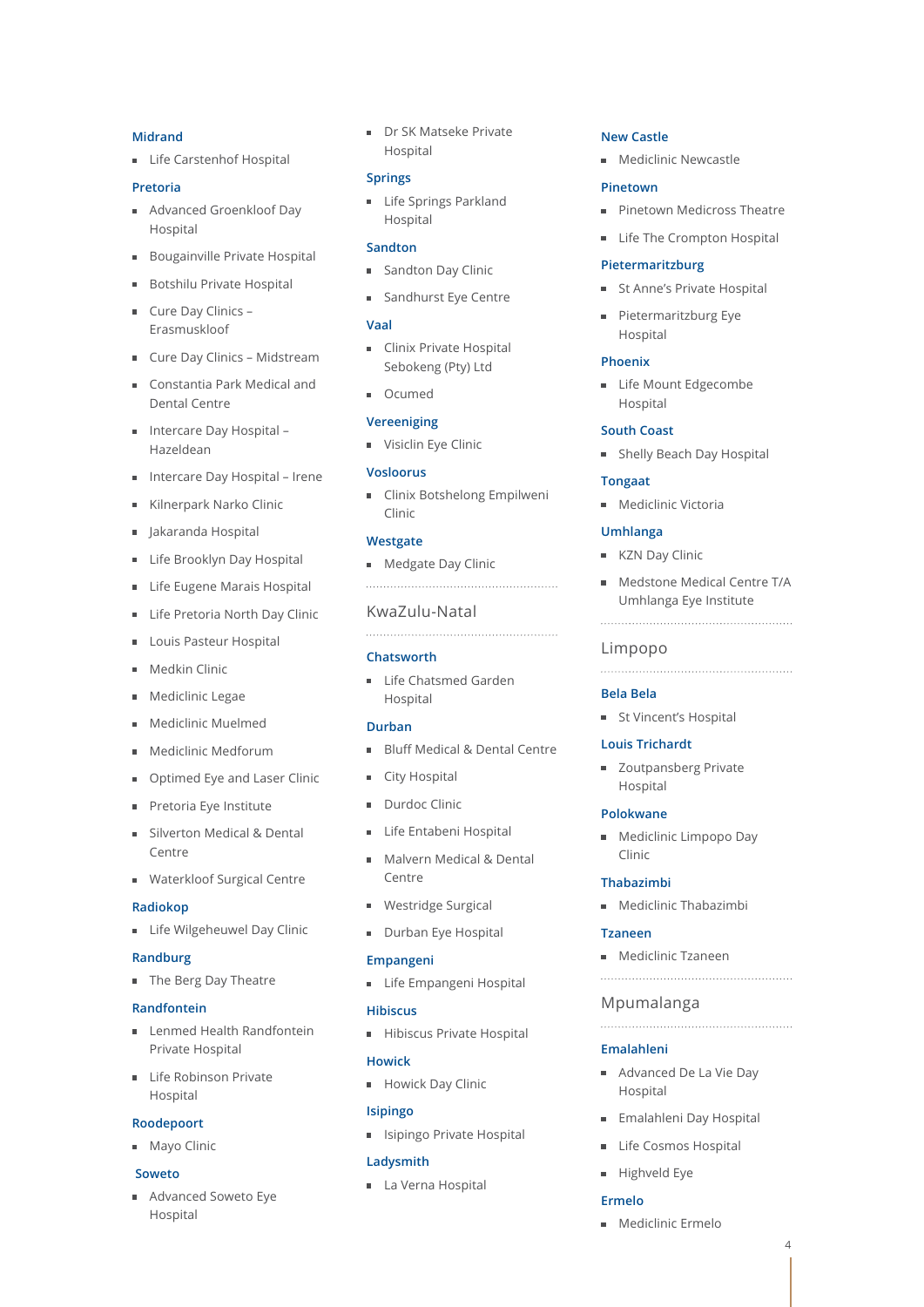#### **Middleburg**

**Life Midmed Private Hospital** 

### **Nelspruit**

- **Lowveld Hospital**
- **Mediclinic Nelspruit**

## **Secunda**

**Mediclinic Secunda** 

#### **Trichard**

**Mediclinic Highveld** 

#### North West

**Klerksdorp**

- 
- **Life Anncron Hospital**

# **Lichtenburg**

**Lichtenburg Clinic** 

#### **Mafikeng**

**Victoria Private Hospital** (Mafikeng)

#### **Potchefstroom**

- **Mediclinic Potchefstroom**
- Mooimed Private Hospital
- **Potchefstroom Medical &** Dental Centre

#### **Rustenburg**

- **Life Peglerae Hospital**
- Rustenburg Private Eye Clinic

#### Northern Cape

#### 

# **Hartswater**

**Medi – Harts Day Clinic** 

#### **Kathu**

Kathu Private Hospital

#### **Kimberley**

- Narko Clinic
- **Mediclinic Kimberley**

#### **Upington**

- Kalahari Day Theatre Cataract and Eye Centre
- **Mediclinic Upington**

### **Vryburg**

**Vryburg Private Hospital** 

## Western Cape

#### **Atlantis**

**Wesfleur Private Clinic** 

### **Bellville**

- **Bellyille Medical Centre**
- **Mediclinic Louis Leipoldt**
- Khangella Eye Theatre

# **Cape Town**

- **Alchimia Clinic**
- Cape Eye Hospital
- Christiaan Barnard Memorial Hospital
- **Parow Medical and Dental** Centre
- Tokai Medical and Dental Centre

#### **Ceres**

Ceres Private Hospital

#### **Constantia**

**Driftwood Clinic** 

#### **Durbanville**

- Advanced Durbanville Surgical Centre
- **The Surgical Institute**
- **Mediclinic Durbanville Day** Clinic

#### **George**

- **Mediclinic Geneva**
- **Mediclinic George**
- George Surgical Centre

#### **Goodwood**

**Monte Vista Clinic** 

#### **Hermanus**

- **Mediclinic Hermanus**
- Hermanus Medical Care

#### **Khayelitsha**

**Thembani Theatres** 

#### **Kraaifontein**

Kraaifontein Medical and Dental Centre

#### **Kuilsriver**

Kuilsriver Private Hospital

#### **Milnerton**

**Intercare Day Hospital** Century City

#### **Mitchells Plain**

**Mitchells Plain Medical** Centre

#### **Mossel Bay**

- **Life Bay View Hospital**
- Vidamed Bay Hospital

#### **Newlands**

**Life Sport Science** Orthopaedic Surgical Day Centre

#### **Oudtshoorn**

- **Mediclinic Klein Karoo**
- Cango Medicentre

# **Paarl**

- **Mediclinic Paarl**
- **Cure Day Clinics St Stephens** Paarl

#### **Parow**

- **Advanced Panorama Surgical** Centre
- **Cure Day Clinics Bellville**
- Panorama Laser Clinic

#### **Somerset West**

- Advanced Vergelegen Surgical Centre
- **Cure Day Clinic Somerset** West

#### **Southern Suburbs**

**John Hill Eye Laser Centre** 

#### **Vredenburg**

**Worcerster** 

Centre

Life West Coast Private Hospital

**Mediclinic Worcester** 

Advanced Worcester Surgical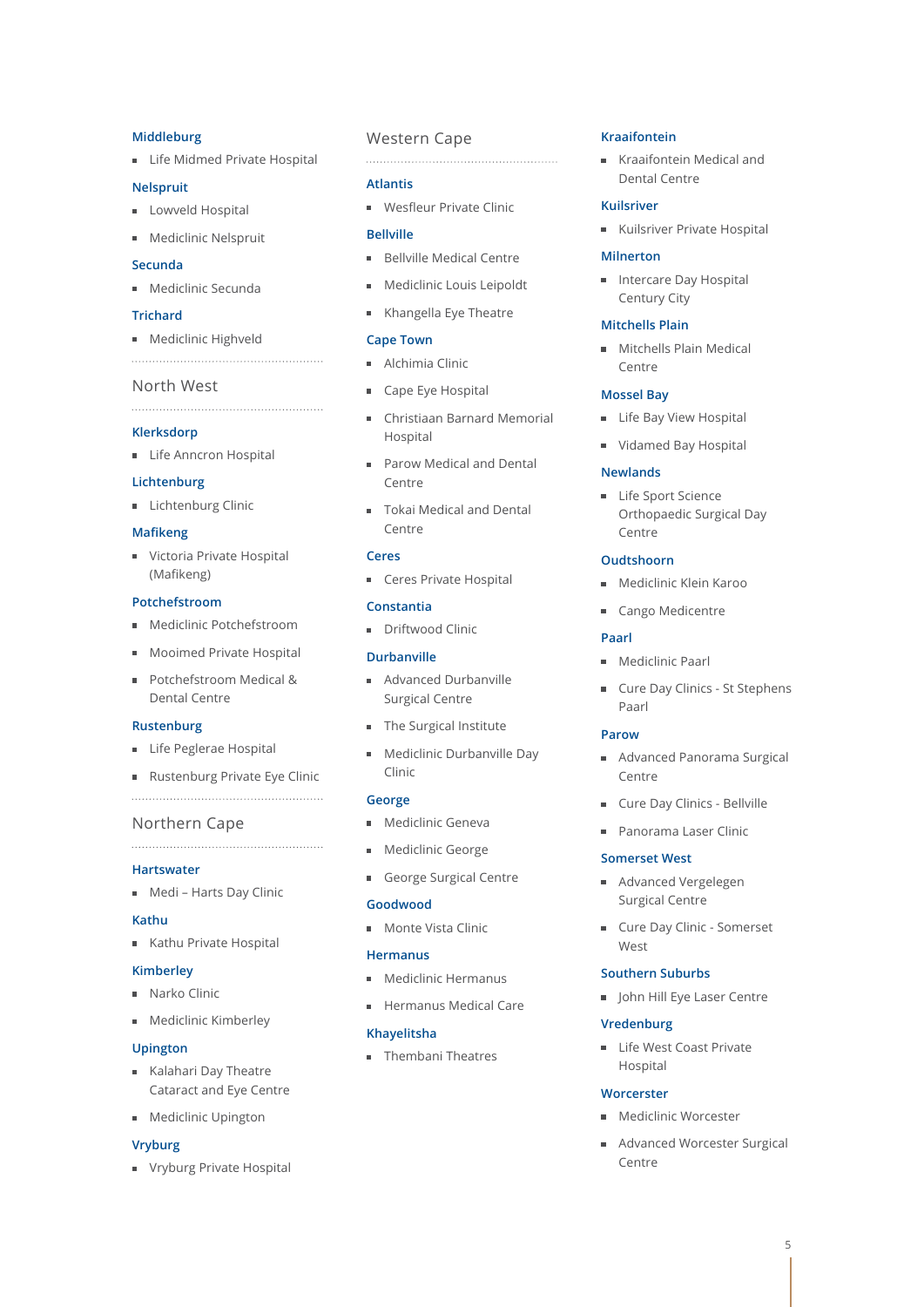# KeyCare Start Day Surgery Network

*This list applies to members on the KeyCare Start plan. If you do not use one of these hospitals for a planned day surgery admission, you will need to pay these claims.*

# Eastern Cape

# **East London**

**Life Beacon Bay Hospital** 

#### **Port Elizabeth**

- **Life Mercantile Hospital**
- **Medical Forum Theatre**
- 

# Free State

#### **Bloemfontein**

- **Life Rosepark Hospital**
- Cure Day Clinics Bloemfontein
- Citymed Theatre

#### Gauteng

#### **East Rand North**

- **zamokuhle Private Hospital**
- **Ekurhuleni Surgiklin Day** Clinic
- **Mercidoc Day Clinic**
- Birchmed Surgical Clinic
- Cure Day Clinics-Midstream

#### **East Rand South**

- Botshelong Empilweni Clinic
- Boksburg Medical and Dental Centre
- Germiston Medical and Dental Centre
- **The Healthy Eye**

#### **Johannesburg Central**

- **Life Brenthurst Hospital**
- Medgate Day Clinic
- Life Wilgeheuwel Day Clinic
- Fordsburg Clinic
- Protea Clinic
- **Cure Day Clinics -Fourways**
- **Visiomed Eye Laser Clinic**
- **Fauchard Clinic**
- Constantia Clinic
- Sandton Day Clinic
- Mayo Clinic
- **I** Johannesburg Eye Hopital
- Sandhurst Eye Centre

#### **Pretoria**

- **Life Eugene Marais Hospital**
- Silverton Medical and Dental Centre
- Centurion Eye Hospital
- Intercare Day Hospital Hazeldean (Pty) Ltd
- **Life Pretoria North Surgical** Centre
- Cure Day Clinics -Erasmuskloof
- Kilnerpark Narko Clinic
- Centurion Day Hospital
- Advanced Groenkloof Day Hospital
- Medkin Clinic
- **Life Brooklyn Day Hospital**
- **Intercare Day Hospital Irene**
- **Cure Day Clinics-Midstream**

#### **Soweto**

- **Tshepo-Themba Private** Hospital
- **Medgate Day Clinic**
- **Life Wilgeheuwel Day Clinic**
- **Fordsburg Clinic**
- Protea Clinic
- **Cure Day Clinics Fourways**
- Visiomed Eye Laser Clinic
- **Fauchard Clinic**
- Constantia Clinic
- Advanced Soweto Hospital
- Sandton Day Clinic
- **Mayo Clinic**
- **Johannesburg Eye Hospital**
- Sandhurst Eye Centre

### **Vaal Triangle**

**Clinix Naledi Nkanyezi Private** Hospital

- Visiclin Eye Clinic
- Ocumed

# KwaZulu-Natal

#### **Durban**

- **Life Entabeni Hospital**
- **Malvern Medical and** Dental Centre
- **Bluff Medical and** Dental Centre
- Medstone Medical Centre T/A Umhlanga Eye Institute
- Pinetown Medicross Theatre
- **Westridge Surgical**
- Durban Eye Hospital
- KZN Day Clinic

#### **Pietermaritzburg**

- **St Anne's Hospital**
- Pietermaritzburg Eye  $\blacksquare$ Hospital

#### **Empangeni**

**Life Empangeni** Private Hospital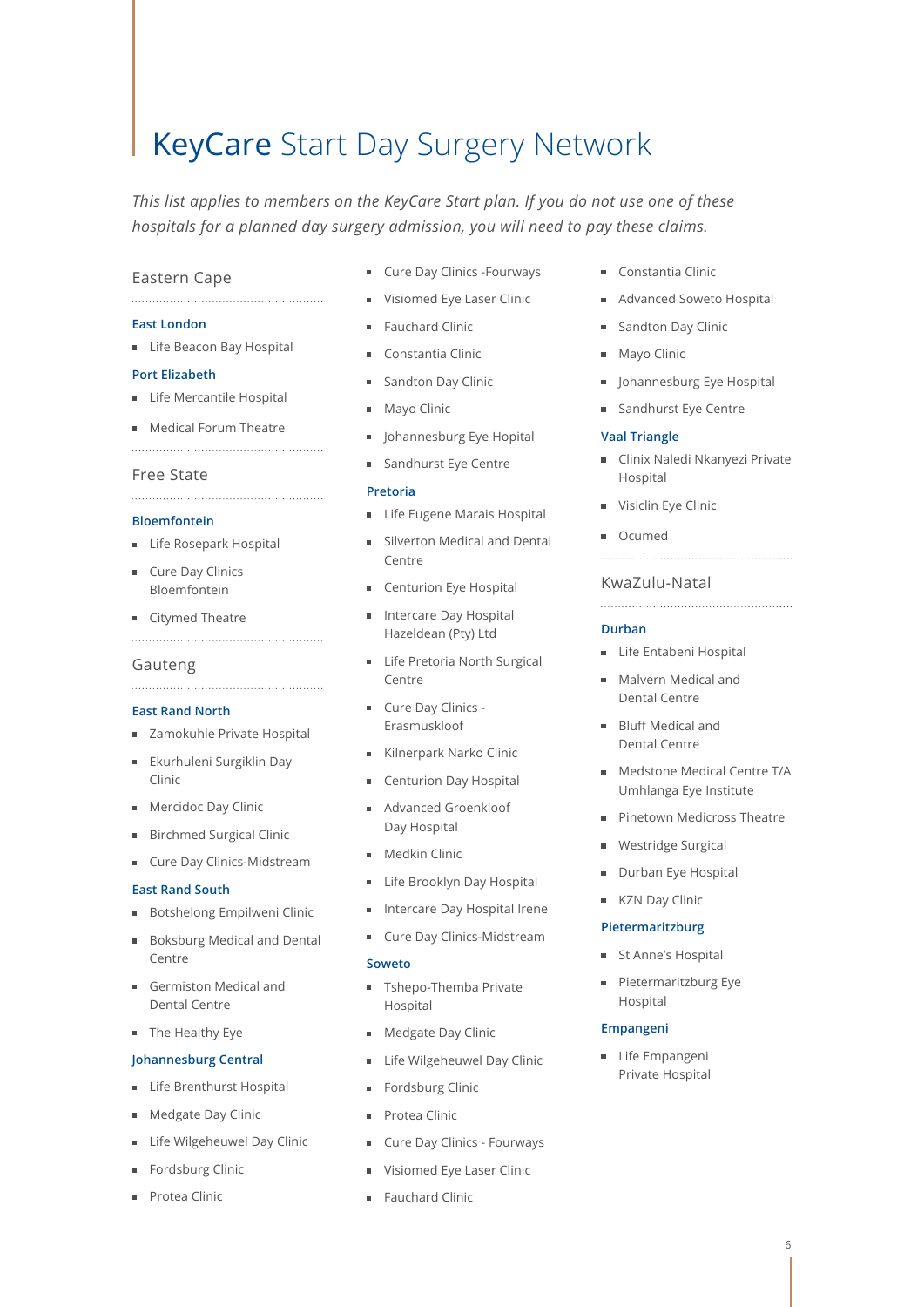## Limpopo

- **Mediclinic Limpopo** Day Clinic
- **Mediclinic Limpopo**

#### Mpumalanga

- **Life Midmed Hospital**
- Advanced De La Vie Day Hospital
- Emalahleni Day Hospital
- Highveld Eye

#### **Nelspruit**

**Mediclinic Nelspruit** 

#### North West

#### **Rustenburg**

- **Life Peglerae Hospital**
- Rustenburg Private Eye Clinic

#### Western Cape

#### **Cape Flats**

- Gatesville Medical Centre
- **Cure Day Clinics Bellville** (Pty) Ltd
- Tokai Medical and Dental Centre
- **The Surgical Institute** (Pty) Ltd
- **Intercare Day Hospital** - Century City
- **IDED HILL Eye Laser Centre**
- Advanced Durbanville Surgical Centre
- Advanced Panorama Surgical Centre (Pty) Ltd
- **Parow Medical and Dental** Centre
- Khangella Eye Theatre
- Kraaifontein Medical and Dental Centre
- Monte Vista Clinic
- **Mediclinic Durbanville Day** Clinic

#### **Cape Town Central**

- Christiaan Barnard Memorial Hospital
- **Cure Day Clinics Bellville** (Pty) Ltd
- Tokai Medical and Dental Centre
- The Surgical Institute (Pty) Ltd
- **Intercare Day Hospital** - Century City
- John Hill Eye Laser Centre
- Advanced Durbanville Surgical Centre
- m. Advanced Panorama Surgical Centre (Pty) Ltd
- Parow Medical and Dental ÷. Centre
- Khangella Eve Theatre
- Kraaifontein Medical and Dental Centre
- Monte Vista Clinic
- **Mediclinic Durbanville** Day Clinic

# **Cape Town Northern Surburbs**

- Bellville Medical Centre m.
- Cure Day Clinics Bellville (Pty) Ltd
- **Tokai Medical Centre**
- The Surgical Institute (Pty) Ltd
- **Intercare Century City** Day Hospital
- **John Hill Eye Laser Centre**
- Advanced Durbanville Surgical Centre
- Advanced Panorama Surgical Centre (Pty) Ltd
- **Parow Medical Centre**
- Khangella Eye Theatre
- Kraaifontein Medical and Dental Centre
- Monte Vista Clinic
- **Mediclinic Durbanville** Day Clinic

#### **George**

- **Mediclinic George**
- **Mediclinic Geneva**
- George Surgical Centre

#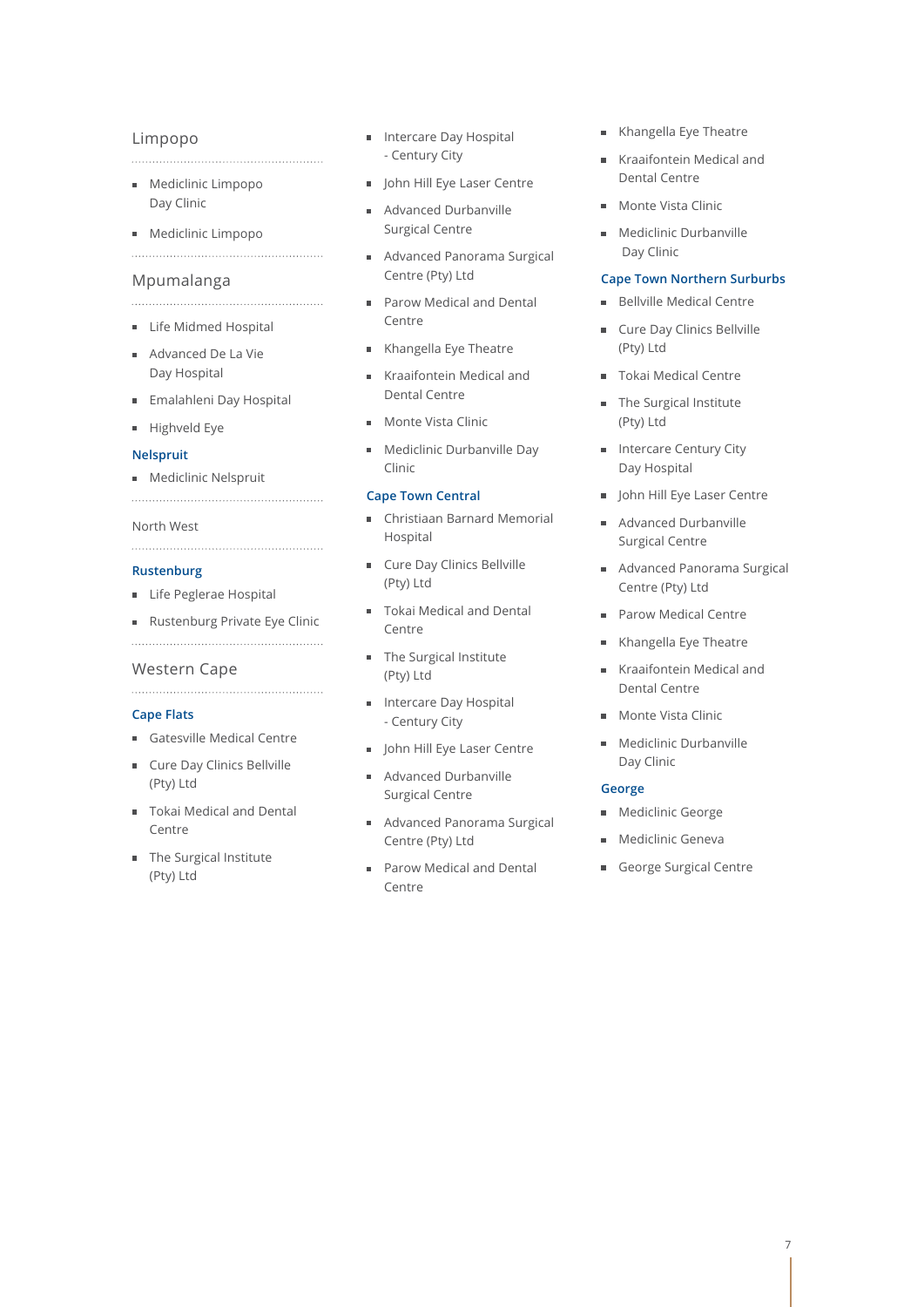# Delta Day Surgery Network

*This network applies to members on the Classic Delta Saver, Essential Delta Saver, Classic Delta Core and Essential Delta Core health plans. You are covered in full for a defined list of procedures in accordance with your health plan benefits at hospitals in the Delta Day Surgery Network. For planned admissions for day surgery procedures to any other private hospital, you must pay an upfront amount of R7 650. This does not apply in an emergency.*

\* Not applicable to Classic Delta Comprehensive and Essential Delta Comprehensive health plans.

#### Eastern Cape

**Life Mercantile Hospital** 

**Medical Forum Theatre** 

#### Free State

- **Bethlehem Medical Centre**
- Citymed Theatre
- Cure Day Clinic Bloemfontein m.
- Horizon Eye Care Centre m.
- Life Rosepark Hospital
- **Welkom Medical Centre**

#### Gauteng

- Advanced East Rand Day Hospital
- Advanced Groenkloof Day Hospital
- Advanced Soweto Eye Hospital
- Arwyp Medical Centre
- Birchmed Surgical Clinic m.
- **Boksburg Medical** and Dental Centre
- Centre of Advanced Medicine
- Centurion Day Hospital
- Centurion Eye Hospital
- Clinix Private Hospital m. Sebokeng (Pty) Ltd
- Clinton Clinic
- Constantia Clinic
- Constantia Park Medical and Dental Centre
- **Cure Day Clinic** – Erasmuskloof
- Cure Day Clinic Fourways
- Cure Day Clinic Midstream  $\blacksquare$
- Dr S K Matseke Hospital
- Edenvale Day Clinic  $\blacksquare$
- **Ekurhuleni Surgiklin Day** Clinic
- Fauchard Clinic
- Fordsburg Clinic  $\blacksquare$
- Germiston Medical and Dental Centre
- **Intercare Day Hospital** Hazeldean (Pty) Ltd
- **Intercare Day Hospital Irene**
- Johannesburg Eye Hospital
- Kilnerpark Narko Clinic m.
- Lakefield Surgical Centre (Pty) Ltd
- Lenmed Daxina Private Hospital
- **Life Bedford Gardens** Hospital
- Life Brenthurst Hospital m.
- $\blacksquare$ Life Brooklyn Day Hospital
- Life Carstenhof Hospital
- Life Fourways Hospital m,
- Life Groenkloof Hospital  $\blacksquare$
- **Life Pretoria North** Surgical Centre
- **Life Robinson Private** Hospital
- **Life Roseacres Hospital**
- Life Suikerbosrand Hospital  $\mathbf{u}$
- **Life Wilgeheuwel Day Clinic**
- Life Wilgeheuwel Hospital  $\bar{\phantom{a}}$
- Louis Pasteur Hospital  $\blacksquare$
- Mayo Clinic  $\blacksquare$
- Mediclinic Morningside
- Medgate Day Clinic  $\blacksquare$
- Medkin Clinic
- Ocumed  $\blacksquare$
- Optimed  $\blacksquare$
- Protea Clinic  $\blacksquare$
- Sandhurst Eye Centre
- **Silverton Medical and** Dental Centre
- The Berg Day Theatre
- The Ear and Eye Clinic
- The Healthy Eye  $\blacksquare$
- **Twenty Twenty Eye** Surgery Centre
- Visiclin Eye Clinic
- Visiomed Eye Laser Clinic
- Vitalab Centre For Gynaecological Endoscopy
- **Waterkloof Surgical Centre**
- Wits Donald Gordon Medical Centre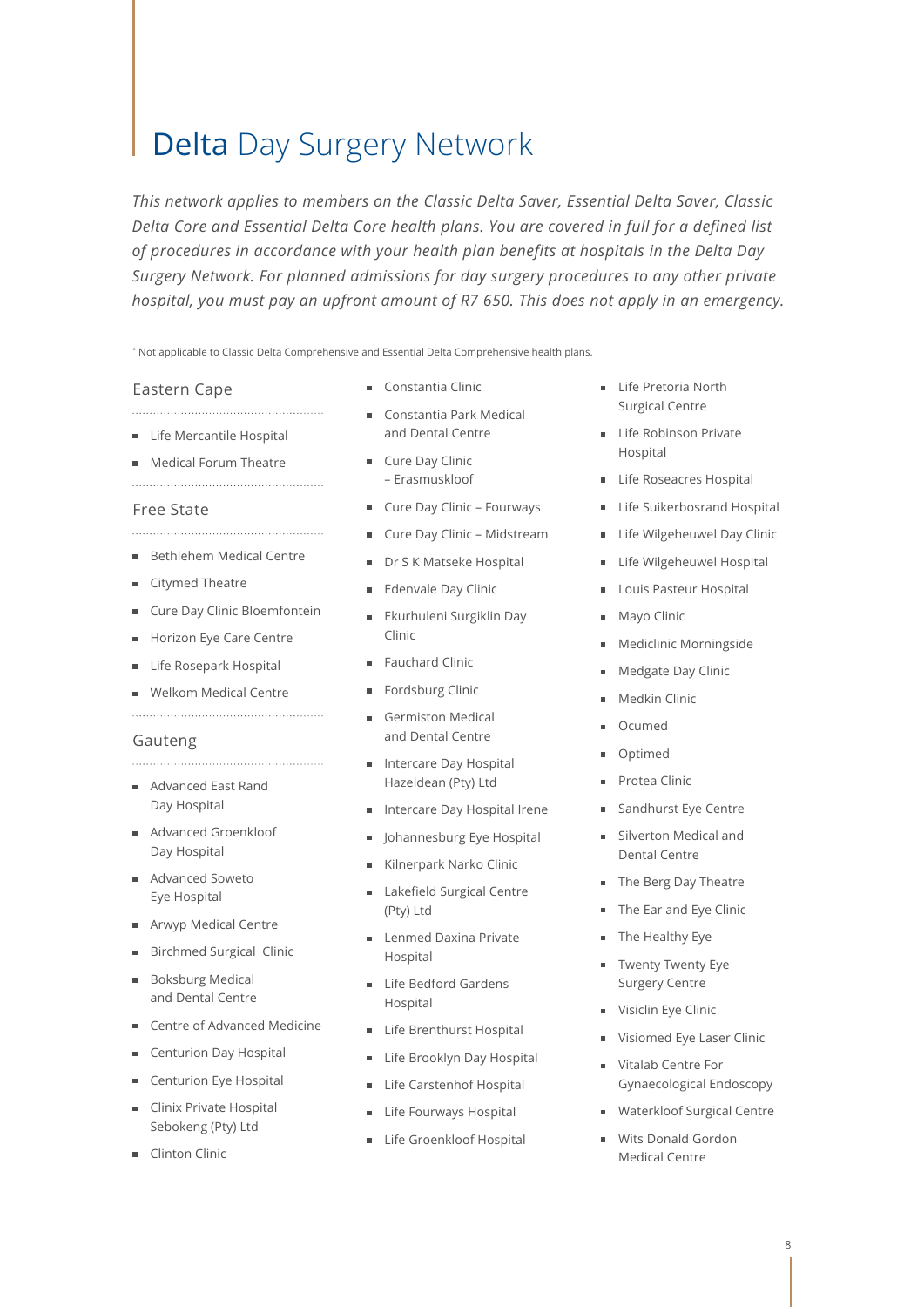## KwaZulu-Natal

**Bluff Medical and Dental** Centre

- Durban Eye Hospital
- Howick Day Clinic
- KZN Day Clinic  $\blacksquare$
- Life Chatsmed Hospital
- Life Entabeni Hospital
- Life Westville Hospital
- Lorne Street Anaesthetic  $\blacksquare$ Clinic
- Malvern Medical and Dental Centre
- Medstone Medical Centre T/A Umhlanga Eye Centre
- **Midlands Medical Centre**
- Pietermaritzburg Eye  $\blacksquare$ Hospital
- Pinetown Medicross Theatre  $\blacksquare$
- Westridge Surgical Day Clinic
- 

# Limpopo

**Mediclinic Limpopo Day Clinic** 

#### Mpumalanga

- Advanced De La Vie Day Hospital
- Emalahleni Day
- Highveld Eye Hospital  $\blacksquare$
- **Life Cosmos Hospitall**

# North West

- Ferncrest Hospital
- **Potchefstroom Medical** and Dental Centre
- Rustenburg Private Eye Clinic

#### Western Cape

- Advanced Durbanville Surgical Centre
- Advanced Panorama Surgical Centre (Pty)
- Advanced Vergelegen Surgical Centre (Pty) Ltd
- Alchimia Clinic
- Cape Dental Clinic
- Cure Day Clinic  $\blacksquare$ – Bellville (Pty) Ltd
- Cure Day Clinic – St Stephens Paarl
- Cure Day Clinic – Somerset West
- Driftwood Clinic
- Gatesville Medical Centre
- Hermanus Medical Care T/A (Pty) Ltd Hermanus Day Hospital
- Intercare Day Hospital Century City
- Khangella Eye Theatre
- Kraaifontein Medicaland Dental Centre
- **Life Kingsbury Hospital**
- Life Sport Science Orthopaedic Surgical Day Centre
- **Life Vincent Pallotti Hospital**
- **Mediclinic Cape Town**
- **Mediclinic Durbanville** Day Clinic
- Mediclinic Panorama  $\blacksquare$
- Mediclinic Stellenbosch  $\mathbf{m}$  .
- $\blacksquare$ Mediclinic Vergelegen
- Mitchells Plain Medical  $\mathbf{r}$ Centre
- **Monte Vista Clinic**
- Panorama Laser Clinic  $\blacksquare$
- $\mathbf{r}$ Parow Medical and Dental Centre
- Peninsula Eye Hospital  $\blacksquare$
- The Surgical Institute  $\blacksquare$ (Pty) Ltd
- **Thembani Theatres**
- Tokai Medical & Dental Centre
- **Wesfleur Private Clinic**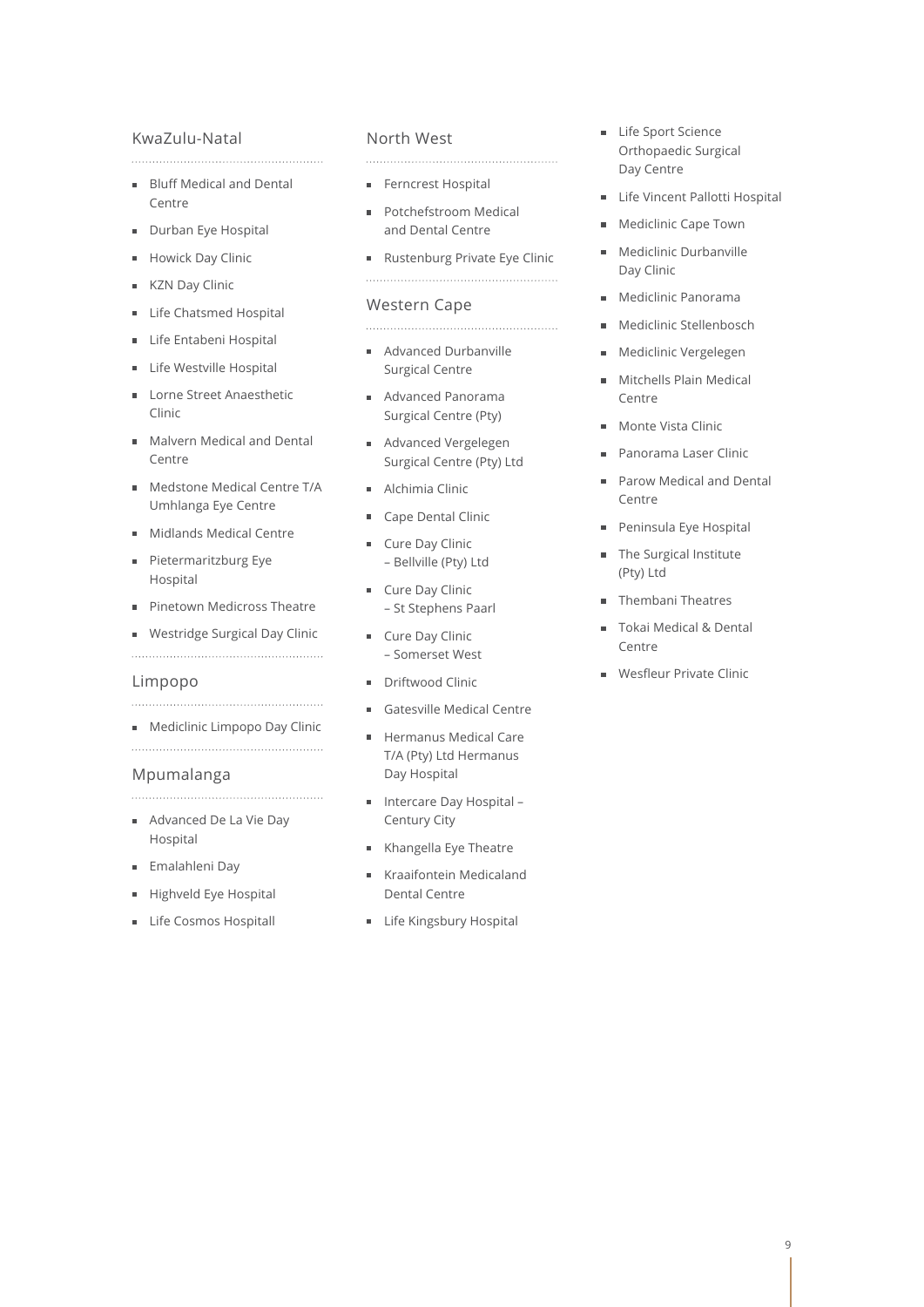# Smart Day Surgery Network

*You are covered in full for a defined list of procedures at hospitals in the Smart Day Surgery Network in accordance with your health plan benefits. For planned admissions for day surgery procedures to any other private hospital, you must pay an upfront amount of R8 800. This does not apply in an emergency.*

#### Eastern Cape

Greenacres Hospital

- Life St James Hospital
- **Medical Forum Theatre**

# 

### Free State

Bethlehem Medical Centre

- Citymed Theatre
- Cure Day Clinic Bloemfontein

- Horizon Eye Care Centre
- Mediclinic Bloemfontein
- Welkom Medical Centre

#### Gauteng

- Advanced East Rand Day Hospital
- Advanced Groenkloof Day Hospital
- Advanced Soweto Eye Hospital
- Birchmed Day Clinic
- Boksburg Medical and Dental Centre
- Botshelong Empilweni Clinic
- Centre of Advanced Medicine
- Centurion Day Hospital
- Centurion Eye Hospital
- Clinix Private Hospital Sebokeng (Pty) Ltd
- Constantia Clinic
- Constantia Park Medical and Dental Centre
- **Cure Day Clinics** – Erasmuskloof
- **Cure Day Clinics Fourways**
- **Cure Day Clinics Midstream**
- Dr S K Matseke Memorial Hospital
- **Edenvale Day Clinic**
- **Ekurhuleni Surgiklin** Day Clinic
- Fauchard Clinic
- Fordsburg Clinic
- Germiston Medical and Dental Centre
- **Intercare Day Hospital** Hazeldean (Pty) Ltd
- Intercare Day Hospital Irene
- **I** Johannesburg Eye Hospital
- Kilnerpark Narko Clinic
- Lakefield Surgical Centre (Pty)  $\blacksquare$ Ltd
- **Life Brooklyn Day Clinic**
- **Life Fourways Hospital**
- **Life Groenkloof Hospital**
- Life Pretoria North Surgical Centre
- **Life Roseacres Hospital**
- Life Wilgeheuwel Day Clinic
- **Life Wilgeheuwel Hospital**
- **Life Wilgers Hospital**
- **Mayo Clinic**
- **Mediclinic Midstream**
- **Mediclinic Morningside**
- **Medgate Day Clinic**
- Medkin Clinic
- Ocumed
- **Optimed**
- Protea Clinic
- Sandhurst Eye Centre
- Silverton Medical and Dental Centre
- The Berg Day Theatre
- The Ear and Eye Clinic
- The Healthy Eye
- **Twenty Twenty Eye Surgery** Centre
- **Visiomed Eye Laser Clinic**
- Visiclin Eye Clinic
- Vitalab Centre For Gynaecological Endoscopy
- Waterkloof Surgical Centre
- Wits Donald Gordon Medical Centre

#### KwaZulu-Natal

- **Bluff Medical and Dental** Centre
- **Howick Day Clinic**
- KZN Day Clinic
- Lorne Street Anaesthetic Clinic
- **Malvern Medical and Dental** Centre
- **Pinetown Medicross Theatre**
- **Westridge Surgical Day Clinic**
- **Medstone Medical Centre T/A** Umhlanga Eye Institute
- Durban Eye Hospital
- Life Westville Hospital
- Isipingo Clinic  $\blacksquare$
- Mediclinic Pietermaritzburg  $\blacksquare$
- Netcare Umhlanga
- Pietermaritzburg Eye Hospital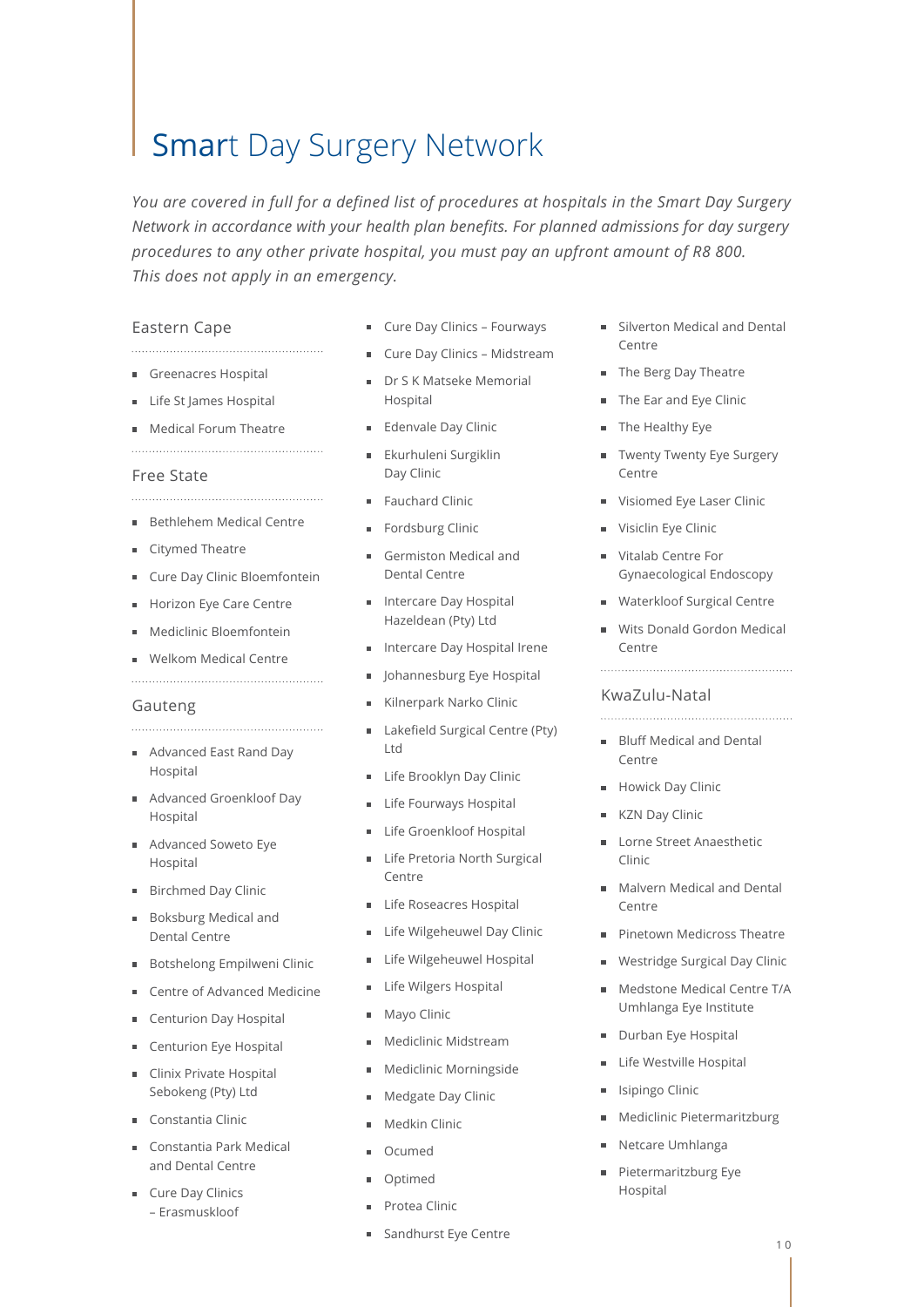# Limpopo

- **Mediclinic Limpopo** Day Hospital
- Netcare Pholoso Hospital

### Mpumalanga

- Advanced De La Vie Day Hospital
- Emalahleni Day Hospital
- Highveld Eye
- **Mediclinic Nelspruit**
- Life Cosmos Hospital

#### North West

- Ferncrest Hospital
- Rustenburg Private Eye Clinic

# Northern Cape

- **Narko Clinic**
- Lenmed Royal Hospital and Heart Centre

# Western Cape

Advanced Durbanville Surgical Centre

- Advanced Vergelegen Surgical Centre
- Advanced Panorama Surgical Centre Pty (Ltd)
- Cape Dental Theatres
- Cure Day Clinic – Bellville (Pty) Ltd
- Cure Day Clinic – Somerset West
- Driftwood Clinic
- Gatesville Medical Centre
- **Intercare Day Hospital** – Century City
- **Life Kingsbury Hospital**
- Life Sport Science Orthopaedic Surgical Day Centre
- Khangella Eye Theatre
- Kraaifontein Medical and Dental Centre
- **Mediclinic Cape Town**
- **Mediclinic Constantiaberg**
- **Mediclinic Durbanville** Day Hospital
- **Mediclinic Milnerton**
- **Mediclinic George**
- Mediclinic Panorama  $\blacksquare$
- Mediclinic Stellenbosch
- **Mitchells Plain** Medical Centre
- Monte Vista Clinic
- Panorama Laser Clinic
- Parow Medical and Dental  $\sim$ Centre
- Peninsula Eye Hospital  $\blacksquare$
- **Thembani Theatres**
- The Surgical Institute (Pty) Ltd
- Tokai Medical & Dental Centre
- **Wesfleur Private Clinic**

# Coastal Day Surgery Network

# *This network is applicable to members on the Coastal Saver and Coastal Core health plans.*

*You are covered in full for a defined list of procedures at hospitals in the Coastal Day Surgery Network in accordance with your health plan benefits. For planned admissions for day surgery procedures to any other private hospital, you must pay an upfront amount of R5000. This does not apply in an emergency.*

# Eastern Cape

- **Life Isivivana Private Hospital**
- 
- Life Beacon Bay Hospital
- Life St Mary'S Private Hospital
- Life St James Hospital
- Life Queenstown Private Hospital
- Medical Forum Theatre
- Settlers Hospital
- **Life St George's Hospital**
- Greenacres Hospital
- Netcare Cuyler Hospital
- **Matatiele Private Hospital**

# KwaZulu-Natal

**Bluff Medical and Dental** Centre

- City Hospital
- Durban Eye Hospital
- **Ethekwini Hospital and Heart** Centre
- Hillcrest Private Hospital
- **Howick Day Clinic**
- **I** Isipingo Clinic
- **Kzn Day Clinic**
- Kingsway Hospital
- 
- 
- Port Alfred Hospital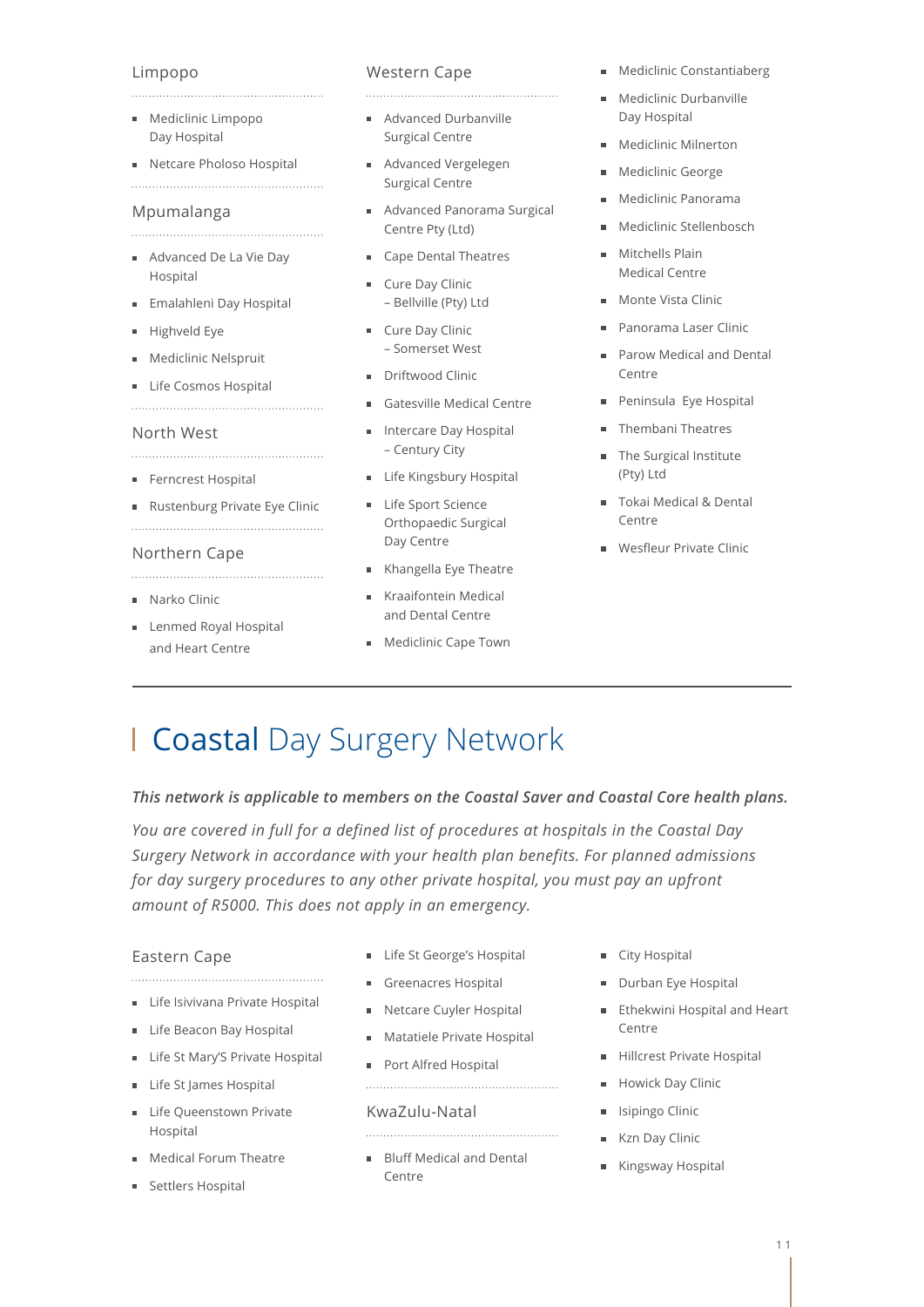- Kokstad Private Hospital  $\blacksquare$
- La Verna Hospital
- **Life Westville Hospital**
- Life Hilton Private Hospital
- Life Entabeni Hospital
- Lorne Street Anaesthetic Clinic
- **Malvern Medical and Dental** Centre
- Margate Private Hospital
- **Medstone Medical Centre T/A** Umhlanga Eye Institute
- Mediclinic Newcastle
- Mediclinic Victoria
- Mediclinic Howick
- Mediclinic Pietermaritzburg
- Medicross Richard's Bay Day Theatre
- Netcare Umhlanga Hospital
- Nu-shifa Hospital
- Parklands Hospital
- Pietermaritzburg Eye Hospital
- Pinetown Medicross Theatre

- St Augustine'S Hospital
- The Bay Hospital
- **Westridge Surgical**

# Northern Cape

- Jane Keyser Clinic
- Kalahari Day Theatre Cataract and Eye Centre
- **Lenmed Health Kathu Private** Hospital
- **Mediclinic Kimberley**
- **Mediclinic Upington**
- Medi-Harts Day Clinic
- Narko Clinic
- Vryburg Private Hospital

#### Western Cape

- **Alchimia Clinic**
- Advanced Knysna Surgical Centre (Pty) Ltd

- Advanced Panorama Surgical m. Centre (Pty) Ltd
- Advanced Worcester Surgical Centre
- Bellville Medical Centre
- Cango Medicentre
- Cape Dental Clinic
- Cape Eye Hospital
- Ceres Private Hospital
- **Cure Day Clinics St Stephens** Paarl
- Driftwood Clinic
- George Surgical Centre
- Hermanus Medical Care T/A (Pty) Ltd Hermanus Day Hospital
- Khangella Eye Theatre
- Kraaifontein Medical and Dental Centre
- Life Sport Science Orthopaedic Surgical Day Centre
- **Life Vincent Pallotti Hospital**
- **Life Kingsbury Hospital**
- **Life Bay View Private Hospital**
- **Life Knysna Private Hospital**
- **Life West Coast Private** Hospital
- Intercare Day Hospital – Century City
- Mediclinic Plettenberg Bay
- **Mediclinic Cape Gate**
- **Mediclinic Durbanville** Day Clinic
- **Mediclinic Geneva**
- Mediclinic Strand
- **Mediclinic Hermanus**
- **Mediclinic Louis Leipoldt**
- **Mediclinic George**
- $\blacksquare$ Mediclinic Panorama
- **Mediclinic Constantiaberg**
- **Mediclinic Worcester**
- **Mediclinic Vergelegen**
- Mediclinic Paarl  $\blacksquare$
- **Mediclinic Stellenbosch**
- Mediclinic Klein Karoo
- **Mediclinic Cape Town**
- Monte Vista Clinic
- Netcare Blaauwberg Hospital
- Panorama Laser Clinic
- Parow Medical and Dental Centre
- Peninsula Eye Hospital
- Somerset Aesthetic Clinic
- **Thembani Theatres**
- The Surgical Institute (Pty) Ltd
- Tokai Medical and Dental Centre
- Vidamed Bay Hospital (Pty) Ltd
- Wesfleur Private Clinic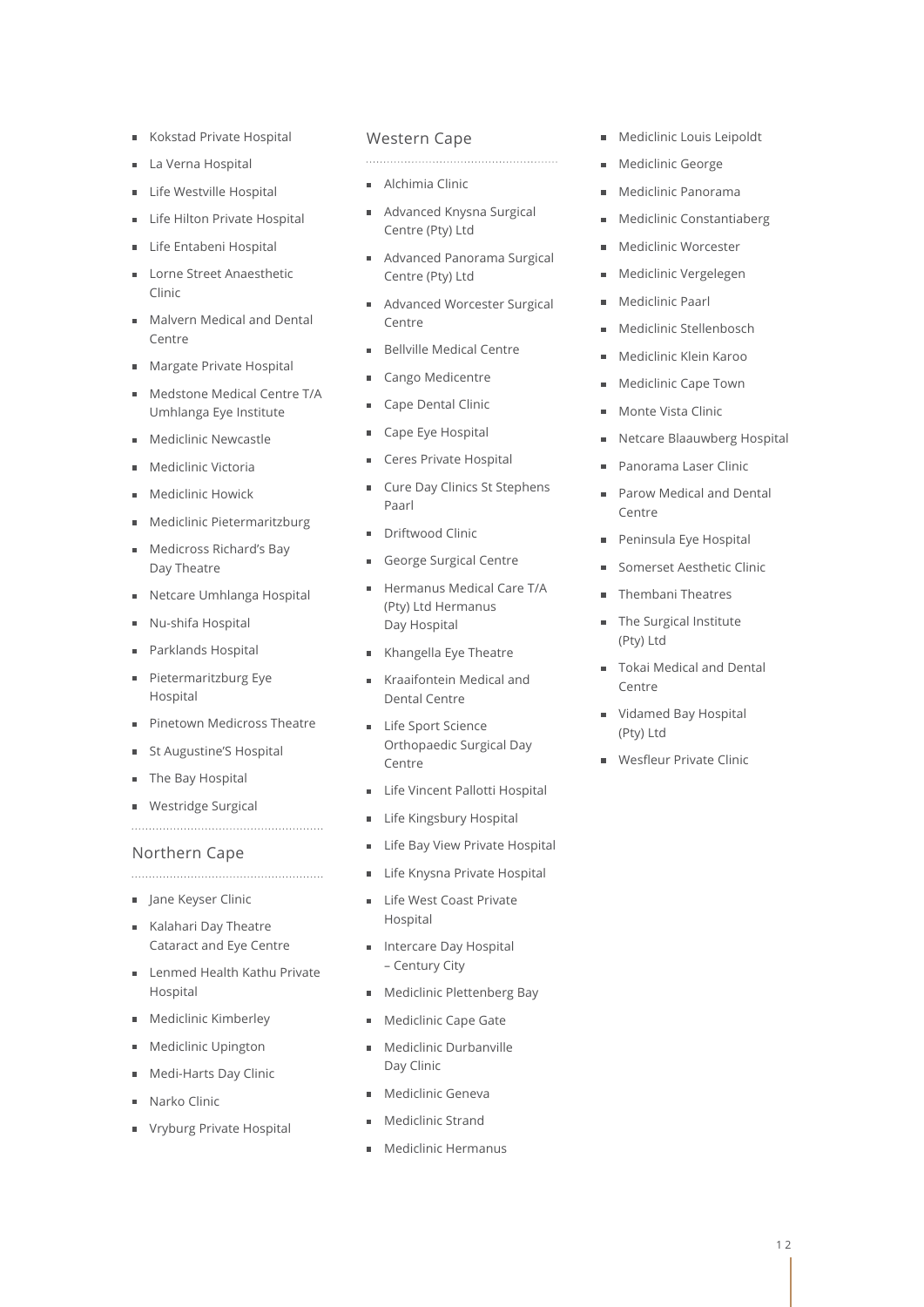# Day Surgery Network – Other plans

*This network applies to members on the Classic Saver, Essential Saver, Classic Core and Essential Core (excluding Delta and Coastal), Classic Priority, Essential Priority health plans. You are covered in full for a defined list of procedures in accordance with your health plan benefits at hospitals in the Discovery Health Medical Scheme Day Surgery Network. For planned admissions for day surgery procedures to any other private hospital, you must pay an upfront amount of R5000. This does not apply in an emergency.*

# Eastern Cape

■ East London Eye Hospital (Pty) Ltd

- Life Beacon Bay Hospital
- Life Isivivana Private Hospital
- Life St Mary'S Private Hospital
- Life St James Hospital
- Life Queenstown Private Hospital
- Medical Forum Theatre
- Settlers Hospital
- Life St Dominics Hospital
- Life St George's Hospital
- Netcare Cuyler Hospital
- Matatiele Private Hospital

Port Alfred Hospital

# Free State

- Bethlehem Medical Centre
- Busamed Harrismith Private Hospital
- Citymed Theatre
- Cure Day Clinic Bloemfontein
- Horizon Eye Care Centre
- Kroon Hospital
- Life Rosepark Hospital
- Mediclinic Hoogland
- Mediclinic Bloemfontein
- Mediclinic Welkom
- Riemland Clinic
- Welkom Medical Centre
- Advanced East Rand Day
- Hospital
- Advanced Groenkloof Day Hospital
- Advanced Soweto Eye Hospital
- Arwyp Medical Centre
- **Birchmed Surgical Clinic**
- **Boksburg Medical** and Dental Centre
- Botshelong Empilweni Clinic
- Botshilu Private Hospital 'n. (Shoshanguve)
- Centre of Advanced Medicine
- Centurion Day Hospital
- Centurion Eye Hospital
- Clinix Private Hospital Sebokeng (PTY) LTD
- Clinton Clinic
- Constantia Clinic
- Constantia Park Medical and Dental Centre
- **Cure Day Clinics** – Erasmuskloof
- Cure Day Clinics Fourways
- **Cure Day Clinics Midstream**
- Dr S K Matseke Memorial Hospital
- **Edenvale Day Clinic**
- Ekurhuleni Surgiklin Day Clinic
- Fauchard Clinic
- Fordsburg Clinic
- Garden City Clinic
- Germiston Medical and Dental Centre
- **Intercare Day Hospital** Hazeldean (Pty) Ltd
- **Intercare Day Hospital Irene**
- **I** Johannesburg Eye Hospital
- Kilnerpark Narko Clinic
- Krugersdorp Private Hospital
- Lakefield Surgical Centre ř. (Pty) Ltd
- Life Bedford Gardens Hospital
- Life Brenthurst Hospital
- Life Brooklyn Day Clinic
- Lenmed Daxina Private  $\blacksquare$ Hospital
- **Life Carstenhof Hospital**
- **Life Eugene Marais Hospital**
- **Life Faerie Glen Hospital**
- Life Fourways Hospital
- Life Groenkloof Hospital
- Life Pretoria North  $\blacksquare$ Surgical Centre
- Life Robinson Private Hospital
- **Life Roseacres Hospital**
- Life Springs Parkland Hospital
- Life Suikerbosrand Hospital
- Life The Glynnwood Hospital
- **Life Wilgeheuwel Day Clinic**
- **Life Wilgeheuwel Hospital**
- Life Wilgers Hospital
- Linksfield Park Clinic $\blacksquare$

# Gauteng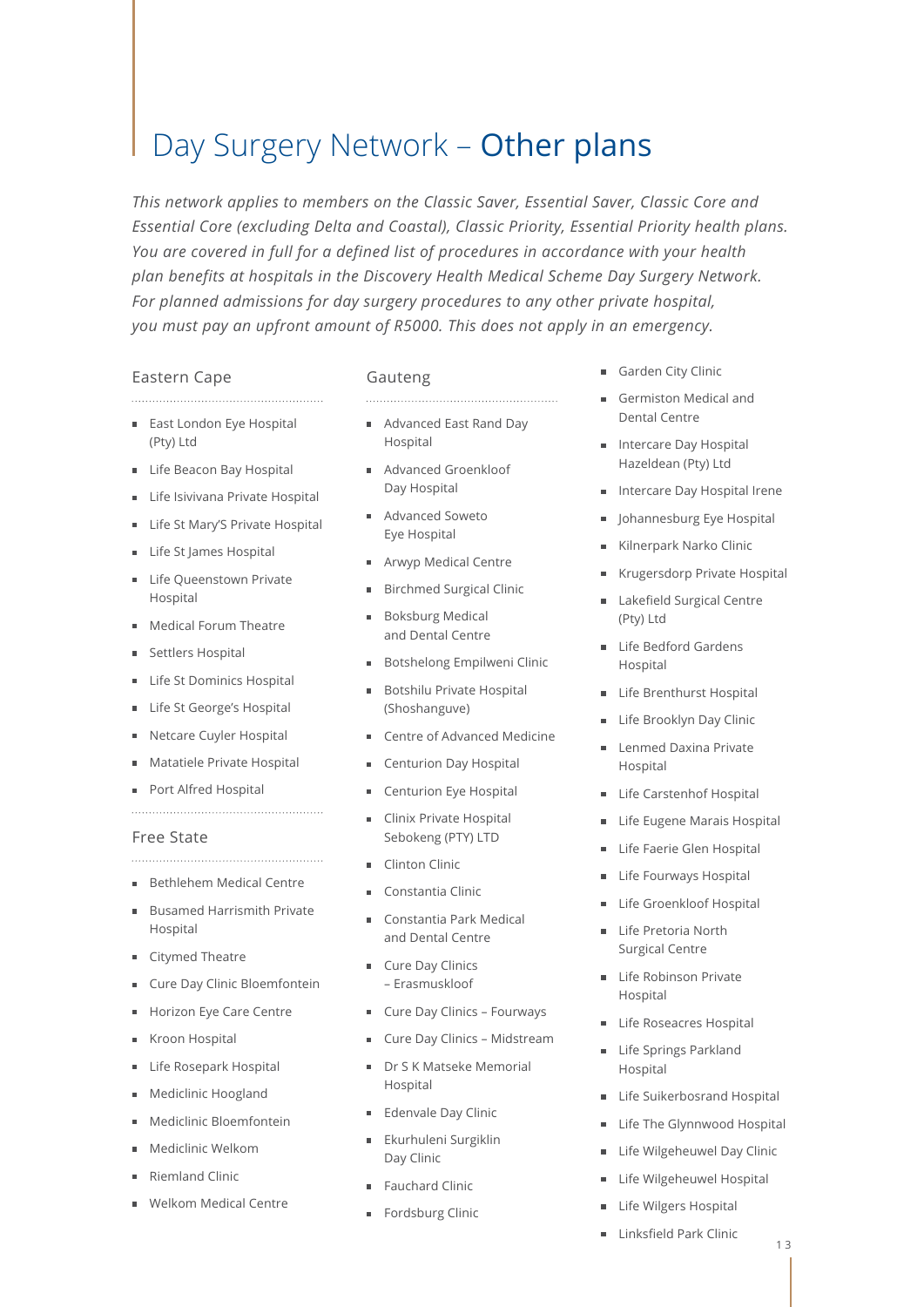- **Linkwood Clinic**
- Linmed Hospital
- Mayo Clinic
- Louis Pasteur Hospital
- Mediclinic Emfuleni
- Mediclinic Midstream
- Mediclinic Muelmed
- Mediclinic Morningside
- Mediclinic Sandton
- Mediclinic Vereeniging
- Medgate Day Clinic
- Medkin Clinic
- Milpark Hospital
- Montana Private Hospital
- Mulbarton Hospital
- Netcare Waterfall City Hospital
- Ocumed
- Olivedale Clinic
- Optiklin Eye Hospital
- Optimed Clinic
- Optimed Eye and Laser Clinic
- Park Lane Clinic
- Pretoria East Private Hospital
- Pretoria Eye Institute
- Pretoria Urology Hospital
- Protea Clinic
- Rosebank Clinic
- Sandhurst Eye Centre
- Silverton Medical and Dental Centre
- Sunninghill Nursing Home
- Sunward Park Hospital
- The Berg Day Theatre
- The Ear and Eye Clinic
- The Fountain Private Hospital
- The Healthy Eye
- Twenty Twenty Eye Surgery Centre
- Union Hospital
- **Unitas Hospital**
- Visiomed Eye Laser Clinic
- Visiclin Eye Clinic
- Vitalab Centre For Gynaecological Endoscopy
- Waterkloof Surgical Centre
- Wits Donald Gordon Medical Centre
- **zamokuhle Private Hospital**
- 

# KwaZulu-Natal

- Alberlito Hospital
- Bluff Medical and Dental  $\blacksquare$ Centre
- City Hospital
- Durban Eye Hospital
- Gateway Private Hospital
- Hillcrest Private Hospital Ė
- Howick Day Clinic
- Isipingo Clinic
- **KZN Day Clinic**
- Kingsway Hospital
- Kokstad Private Hospital É
- La Verna Hospital
- Life Chatsmed Garden Hospital
- **Life Empangeni Private** Hospital
- Life Hilton Private Hospital  $\blacksquare$
- **Life Entabeni Hospital**
- Life The Crompton Hospital
- **Life Westville Hospital**
- **Lorne Street Anaesthetic** Clinic
- **Malvern Medical and Dental** Contro
- **Medstone Medical Centre T/A** Umhlanga Eye Institute
- Mediclinic Newcastle
- **Mediclinic Victoria**
- **Mediclinic Howick**
- Mediclinic Pietermaritzburg  $\blacksquare$
- **Medicross Richard's Bay** Day Theatre
- **Midlands Medical Centre**
- Nu-shifa Hospital
- Parklands Hospital
- Pietermaritzburg Eye  $\blacksquare$ Hospital
- **Pinetown Medicross Theatre**
- St Annes Hospital
- **St Augustine's Hospital**
- Westridge Surgical
- 

### Limpopo

- **Mediclinic Limpopo** Day Clinic
- **Mediclinic Lephalale**
- Mediclinic Thabazimbi
- **Mediclinic Tzaneen**
- **St Vincents Hospital**
- 

#### Mpumalanga

- Advanced De La Vie Day
- Hospital
- **Emalahleni Day Hospital**
- Highveld Eye
- **Life Midmed Hospital**
- **Lowveld Hospital**
- Life Cosmos Hospital
- Mediclinic Ermelo
- **Mediclinic Highveld**
- **Mediclinic Nelspruit**
- Mediclinic Secunda

**Surgiclinic**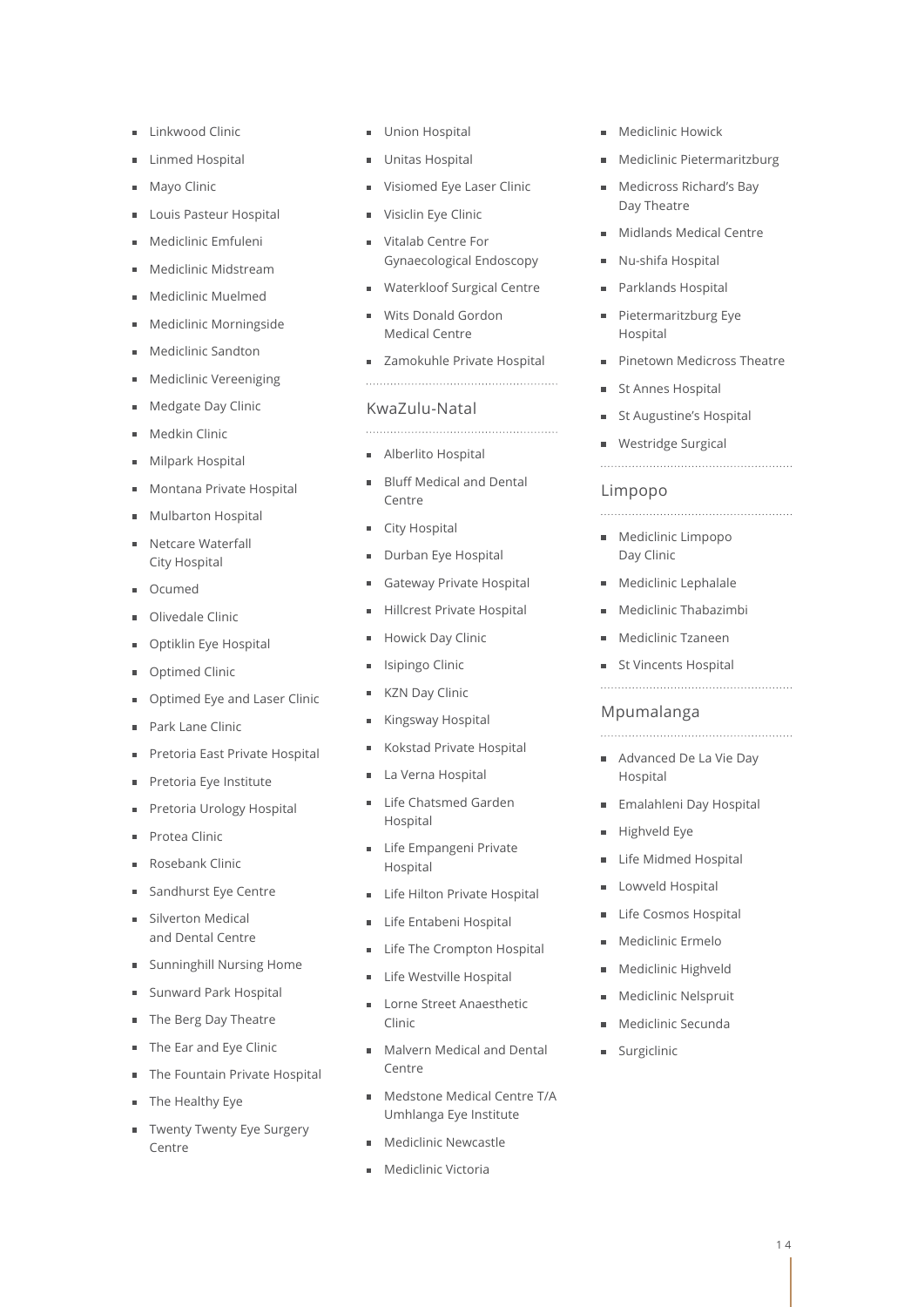## North West

**Life Anncron Hospital** 

- Life Peglerae Hospital  $\blacksquare$
- Mediclinic Brits
- Mediclinic Potchefstroom
- Potchefstroom Medical and Dental Centre
- Rustenburg Private Eye Clinic
- Victoria Private Hospital (Mafikeng)
- **Wilmed Park Private Hospital**

# Northern Cape

- **Jane Keyser Clinic**
- Kalahari Day Theatre Cataract and Eye Centre
- **Lenmed Health Kathu Private** Hospital
- Mediclinic Kimberley
- **Mediclinic Upington**
- Medi-Harts Day Clinic
- Narko Clinic
- **Vryburg Private Hospital**

# Western Cape

- Alchimia Clinic
- Advanced Durbanville Surgical Centre
- Advanced Knysna Surgical Centre (Pty) Ltd
- Advanced Panorama Surgical Centre (Pty) Ltd
- Advanced Worcester Surgical Centre
- Advanced Vergelegen Surgical Centre (Pty) Ltd
- **Busamed Paardevlei Private** Hospital (Rf) (Pty) Ltd
- Cango Medicentre
- Cape Dental Clinic
- Cape Eye Hospital
- Ceres Private Hospital  $\blacksquare$
- Cure Day Clinics Bellville (Pty) Ltd
- **Cure Day Clinics St Stephens** Paarl
- Cure Day Clinic Somerset
- West
- Driftwood Clinic
- George Surgical Centre
- Hermanus Medical Care T/A (Pty) Ltd Hermanus Day Hospital
- **Intercare Day Hospital** – Century City
- Khangella Eye Theatre
- Kraaifontein Medical and Dental Centre
- **Life Sport Science** Orthopaedic Surgical Day Centre
- **Life Vincent Pallotti Hospital**
- **Life Kingsbury Hospital**
- **Life Bay View Private Hospital**
- Life Knysna Private Hospital
- Life West Coast Private  $\blacksquare$ Hospital
- **Mediclinic Plettenberg Bay**
- Mediclinic Cape Town Ė
- **Mediclinic Cape Gate**
- **Mediclinic Constantiaberg**
- Mediclinic Milnerton
- Mediclinic Durbanville Day Clinic
- **Mediclinic Geneva**
- Mediclinic Strand
- Mediclinic Hermanus
- Mediclinic Louis Leipoldt
- **Mediclinic George**
- Mediclinic Panorama
- Mediclinic Worcester
- Mediclinic Vergelegen
- Mediclinic Paarl  $\blacksquare$
- Mediclinic Stellenbosch
- Mediclinic Klein Karoo
- **Melomed Tokai**
- Monte Vista Clinic
- Netcare Blaauwberg Hospital
- Panorama Laser Clinic  $\blacksquare$
- Parow Medical and Dental Centre
- Peninsula Eye Hospital  $\blacksquare$
- Somerset Aesthetic Clinic
- Thembani Theatres
- **The Surgical Institute** (Pty) Ltd
- Tokai Medical and Dental Centre
- Vidamed Bay Hospital (Pty) Ltd
- **Wesfleur Private Clinic**